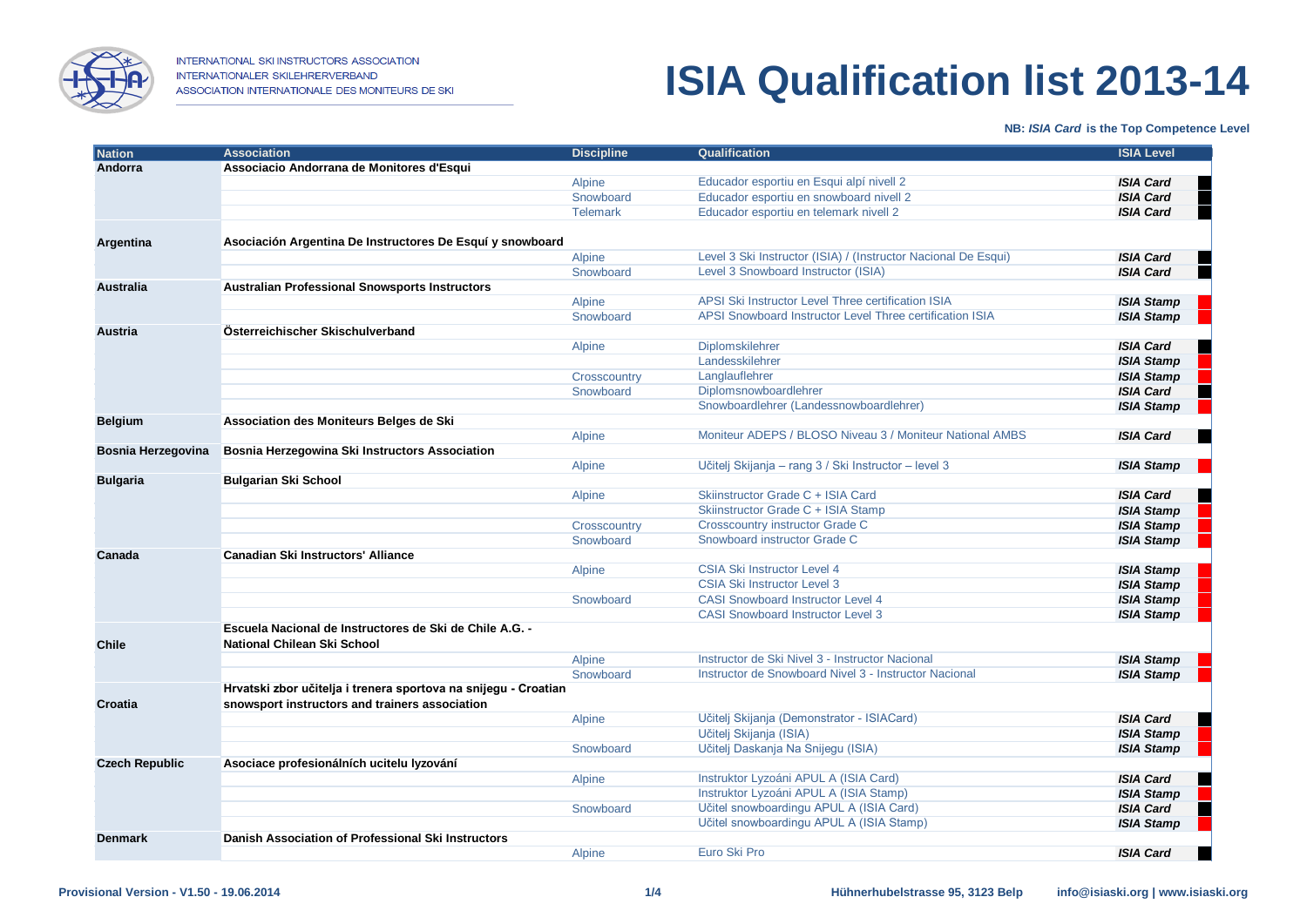

INTERNATIONAL SKI INSTRUCTORS ASSOCIATION INTERNATIONALER SKILEHRERVERBAND ASSOCIATION INTERNATIONALE DES MONITEURS DE SKI

## **ISIA Qualification list 2013-14**

#### **NB:** *ISIA Card* **is the Top Competence Level**

| Nation               | <b>Association</b>                                          | <b>Discipline</b> | Qualification                                                              | <b>ISIA Level</b>     |
|----------------------|-------------------------------------------------------------|-------------------|----------------------------------------------------------------------------|-----------------------|
|                      | Suomen Hiihdonopettajat r.y. - Finnish National Association |                   |                                                                            |                       |
| <b>Finland</b>       | of Ski Instructors                                          |                   |                                                                            |                       |
|                      |                                                             | Alpine            | ISIA Ski Instructor / ISIA hiihdonopettaja                                 | <b>ISIA Stamp</b>     |
|                      |                                                             | Snowboard         | ISIA Snowboard Instructor / ISIA lumilautaopettaja                         | <b>ISIA Stamp</b>     |
| <b>France</b>        | Syndicat National des Moniteurs du Ski Français             |                   |                                                                            |                       |
|                      |                                                             | Alpine            | Moniteur National du Ski                                                   | <b>ISIA Card</b>      |
|                      |                                                             | Crosscountry      | Moniteur National du Ski                                                   | <b>ISIA Card</b><br>٠ |
| Germany              | Deutscher Skilehrerverband e.V.                             |                   |                                                                            |                       |
|                      |                                                             | Alpine            | Staatlich geprüfter Skilehrer                                              | <b>ISIA Card</b><br>۰ |
|                      |                                                             |                   | <b>Skilehrer Level 3</b>                                                   | <b>ISIA Stamp</b>     |
|                      |                                                             | Crosscountry      | Staatlich geprüfter Skilanglauflehrer                                      | <b>ISIA Card</b><br>ш |
|                      |                                                             |                   | <b>Skilehrer Nordic Level 3</b>                                            | <b>ISIA Stamp</b>     |
|                      |                                                             | Snowboard         | Staatlich geprüfter Snowboardlehrer                                        | <b>ISIA Card</b>      |
|                      |                                                             |                   | Snowboardlehrer Level 3                                                    | <b>ISIA Stamp</b>     |
|                      |                                                             | <b>Telemark</b>   | <b>Skilehrer Telemark Level 3</b>                                          | <b>ISIA Stamp</b>     |
| <b>Great Britain</b> | <b>British Association of Snowsport Instructors</b>         |                   |                                                                            |                       |
|                      |                                                             | Adaptive          | Adaptive Ski Teacher ISIA                                                  | <b>ISIA Stamp</b>     |
|                      |                                                             | Alpine            | International Ski Teacher Diploma ISTD (multidiscipline snowsport teacher) | <b>ISIA Card</b>      |
|                      |                                                             |                   | Alpine Ski Teacher ISIA                                                    | <b>ISIA Stamp</b>     |
|                      |                                                             | Crosscountry      | International Ski Teacher Diploma ISTD (multidiscipline snowsport teacher) | <b>ISIA Card</b><br>۰ |
|                      |                                                             |                   | National Ski Teacher Nordic ISIA                                           | <b>ISIA Stamp</b>     |
|                      |                                                             | Snowboard         | International Ski Teacher Diploma ISTD (multidiscipline snowsport teacher) | <b>ISIA Card</b>      |
|                      |                                                             |                   | <b>Snowboard Teacher ISIA</b>                                              | <b>ISIA Stamp</b>     |
|                      |                                                             | <b>Telemark</b>   | <b>Telemark Teacher ISIA</b>                                               | <b>ISIA Stamp</b>     |
| Greece               | <b>Union of Greek Ski Instructors</b>                       |                   |                                                                            |                       |
|                      |                                                             | Alpine            | Ski Instructor downhill A / Proponitis A                                   | <b>ISIA Stamp</b>     |
|                      |                                                             | Crosscountry      | Ski Instructor Cross country A                                             | <b>ISIA Stamp</b>     |
| <b>Hungary</b>       | Síoktatók Magyarországi Szövetsége                          |                   |                                                                            |                       |
|                      |                                                             | Alpine            | Síoktató 4 / Ski Instructor 4                                              | <b>ISIA Card</b>      |
|                      |                                                             |                   | Síoktató 3 / Ski Instructor 3                                              | <b>ISIA Stamp</b>     |
| <b>Ireland</b>       | <b>Irish Association of Snowsports Instructors</b>          |                   |                                                                            |                       |
|                      |                                                             | <b>Alpine</b>     | National Ski Teacher Level 4                                               | <b>ISIA Card</b>      |
|                      |                                                             |                   | Alpine Ski Teacher Level 3                                                 | <b>ISIA Stamp</b>     |
| <b>Israel</b>        | <b>Israeli Association of Ski Instructors</b>               |                   |                                                                            |                       |
|                      |                                                             | Alpine            | Skiinstructor level I                                                      | <b>ISIA Stamp</b>     |
| <b>Italy</b>         | Associazione Italiana Maestri di Sci                        |                   |                                                                            |                       |
|                      |                                                             | Alpine            | Maestro di Sci Alpino                                                      | <b>ISIA Card</b>      |
|                      |                                                             | Crosscountry      | Maestro di Sci di Fondo                                                    | <b>ISIA Card</b>      |
|                      |                                                             | Snowboard         | Maestro di Snowboard                                                       | <b>ISIA Card</b>      |
| Japan                | Professional Ski Instructors Association of Japan           |                   |                                                                            |                       |
|                      |                                                             | Alpine            | S.I.A. Professional Ski Instructor stage III (ISIA Card)                   | <b>ISIA Card</b>      |
|                      |                                                             |                   | S.I.A. Professional Ski Instructor stage II (ISIA Stamp)                   | <b>ISIA Stamp</b>     |
| Liechtenstein        | Liechtensteinische Ski- und Snowboardlehrervereinigung      |                   |                                                                            |                       |
|                      |                                                             | <b>Alpine</b>     | <b>Skilehrer LSSV</b>                                                      | <b>ISIA Stamp</b>     |
|                      |                                                             | Snowboard         | Snowboardlehrer LSSV                                                       | <b>ISIA Stamp</b>     |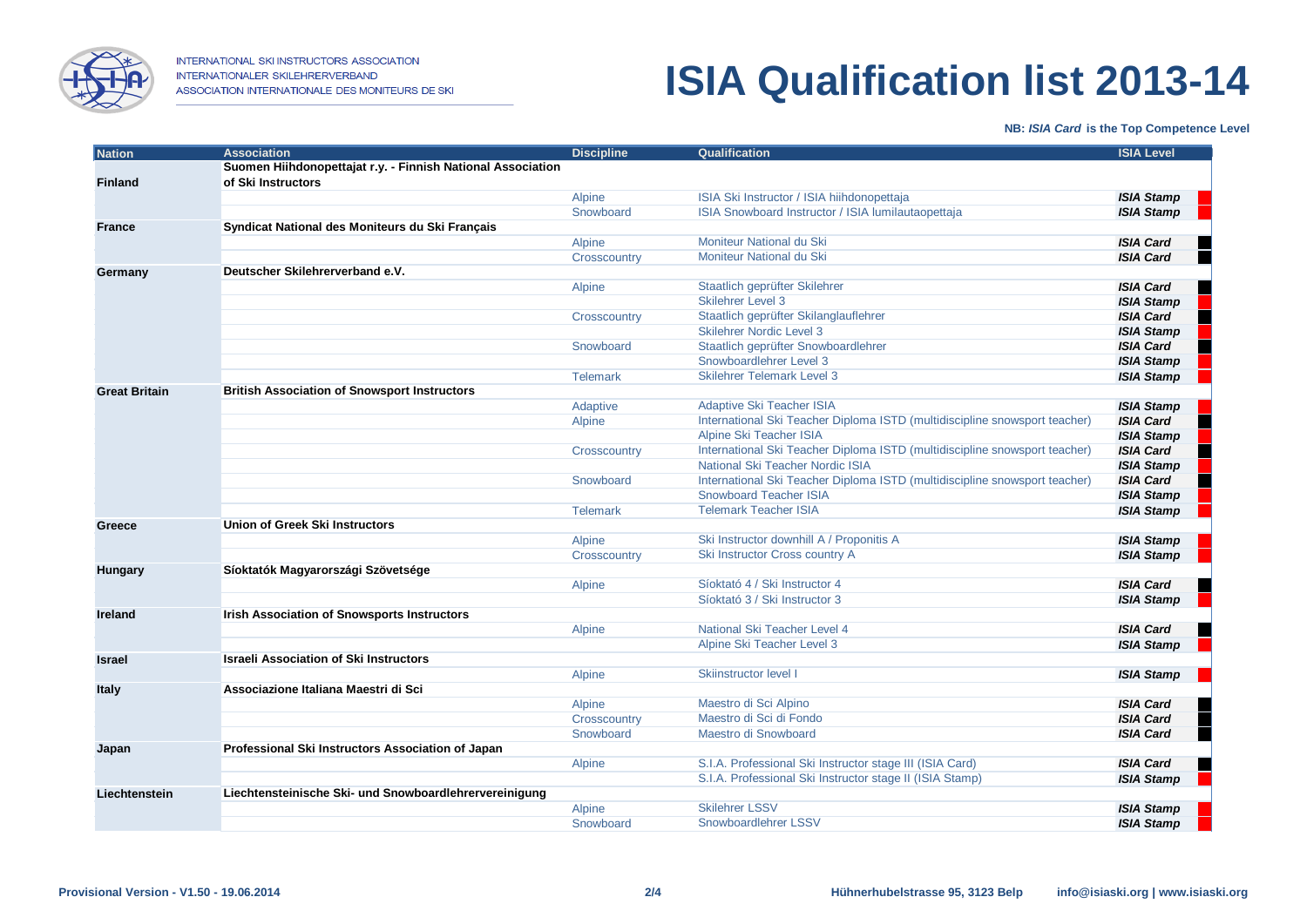

## **ISIA Qualification list 2013-14**

### **NB:** *ISIA Card* **is the Top Competence Level**

| Nation             | <b>Association</b>                                         | <b>Discipline</b> | Qualification                                                                 | <b>ISIA Level</b>     |
|--------------------|------------------------------------------------------------|-------------------|-------------------------------------------------------------------------------|-----------------------|
| Montenegro         | <b>Montenegrin Association of Snowsport Instructors</b>    |                   |                                                                               |                       |
|                    |                                                            | Alpine            | Učitelj nivo III / Ski Instructor level III                                   | <b>ISIA Stamp</b>     |
|                    |                                                            | Crosscountry      | Učitelj nivo III / Ski Instructor level III                                   | <b>ISIA Stamp</b>     |
|                    |                                                            | Snowboard         | Učitelj nivo III / Ski Instructor level III                                   | <b>ISIA Stamp</b>     |
|                    |                                                            |                   |                                                                               |                       |
| <b>Netherlands</b> | SNOWPROs.NL (Ned. Ver. van Ski- en sneeuwsportleraren)     |                   |                                                                               |                       |
|                    |                                                            | Alpine            | International Ski Instructor, C level                                         | <b>ISIA Card</b><br>۰ |
|                    |                                                            |                   | Ski Instructor, B-level + snow safety I                                       | <b>ISIA Stamp</b>     |
|                    |                                                            | Crosscountry      | Cross Country Instructor, B level + snow safety I                             | <b>ISIA Stamp</b>     |
|                    |                                                            | Snowboard         | International Snowboard Instructor, C level                                   | <b>ISIA Card</b>      |
|                    |                                                            |                   | Snowboard Instructor, B-level + snow safety I                                 | <b>ISIA Stamp</b>     |
| <b>New Zealand</b> | <b>New Zealand Snowsports Instructors Alliance</b>         |                   |                                                                               |                       |
|                    |                                                            | Alpine            | NZSIA Ski Instructor Level Three certification ISIA                           | <b>ISIA Card</b>      |
|                    |                                                            | Snowboard         | NZSIA Snowboard Instructor Level Three certification ISIA                     | <b>ISIA Card</b>      |
|                    |                                                            | <b>Telemark</b>   | NZSIA Telemark Instructor Level Three certification ISIA                      | <b>ISIA Stamp</b>     |
| <b>Norway</b>      | Den Norske Skiskole                                        |                   |                                                                               |                       |
|                    |                                                            | Alpine            | Norske Skilaerer/Norwegian International Ski Instructor (level 4 – ISIA test) | <b>ISIA Card</b>      |
|                    |                                                            |                   | Norske Skilaerer/Norwegian International Ski Instructor (level 4)             | <b>ISIA Stamp</b>     |
|                    |                                                            | Crosscountry      | Norske Skilaerer (level 3 - ISIA test)                                        | <b>ISIA Card</b><br>۰ |
|                    |                                                            | Snowboard         | Norske Snowboard Instructeur (level 2)                                        | <b>ISIA Stamp</b>     |
|                    |                                                            | <b>Telemark</b>   | Norske Telemarklaerer (level 3 - ISIA test)                                   | <b>ISIA Card</b>      |
| <b>Poland</b>      | Stowarzyszenie Instruktorow i Trenerow Narciarstwa         |                   |                                                                               |                       |
|                    |                                                            | Alpine            | Instruktor Zawodowy PZN ISIA / Professional Ski Instructor PZN ISIA           | <b>ISIA Stamp</b>     |
| Romania            | Asociatia Monitorilor de Schi Profesionisti din Romania    |                   |                                                                               |                       |
|                    |                                                            | Alpine            | Monitor Categoria 1                                                           | <b>ISIA Stamp</b>     |
|                    |                                                            | Crosscountry      | Monitor Nordic Categoria 1                                                    | <b>ISIA Stamp</b>     |
|                    |                                                            | Snowboard         | Monitor Snowboard Categoria 1                                                 | <b>ISIA Stamp</b>     |
| <b>Russia</b>      | National Russian League of Instructors                     |                   |                                                                               |                       |
|                    |                                                            | <b>Alpine</b>     | <b>Skiinstructor Categorie A</b>                                              | <b>ISIA Stamp</b>     |
|                    |                                                            | Snowboard         | Snowboardinstructor Categorie A                                               | <b>ISIA Stamp</b>     |
| <b>San Marino</b>  | <b>Ski Instructor Association San Marino</b>               |                   | Alpine Ski Instructor III                                                     | <b>ISIA Card</b>      |
|                    | Udruzenje Instruktora Skijanja Srbije - Association of Ski | Alpine            |                                                                               |                       |
| Serbia             | <b>Instructors of Serbia</b>                               |                   |                                                                               |                       |
|                    |                                                            | Alpine            | Instruktor skijanja III stepena / Ski Instructor level 3 - ISIA               | <b>ISIA Stamp</b>     |
| Slovakia           | Slovenská Asociácia Ucitelov Lyžovania a Snowboardingu     |                   |                                                                               |                       |
|                    |                                                            | Alpine            | Učiteľ lyžovania A                                                            | <b>ISIA Stamp</b>     |
|                    |                                                            | Snowboard         | Učiteľ snowboardingu A                                                        | <b>ISIA Stamp</b>     |
| Slovenia           | Združenje uciteljev in trenerjev smucanja Slovenije        |                   |                                                                               |                       |
|                    |                                                            | Alpine            | Učitelj Alpskega Smučanja III (ISIA Card)                                     | <b>ISIA Card</b>      |
|                    |                                                            |                   | Učitelj Alpskega Smučanja III (ISIA Stamp)                                    | <b>ISIA Stamp</b>     |
|                    |                                                            | Crosscountry      | Učitelj Teka na smučeh III                                                    | <b>ISIA Stamp</b>     |
|                    |                                                            | Freestyle         | Učitelj Prostega sloga I                                                      | <b>ISIA Stamp</b>     |
|                    |                                                            | Ski jumping       | Trener Smučarskih skokov A/PRO                                                | <b>ISIA Stamp</b>     |
|                    |                                                            |                   |                                                                               |                       |